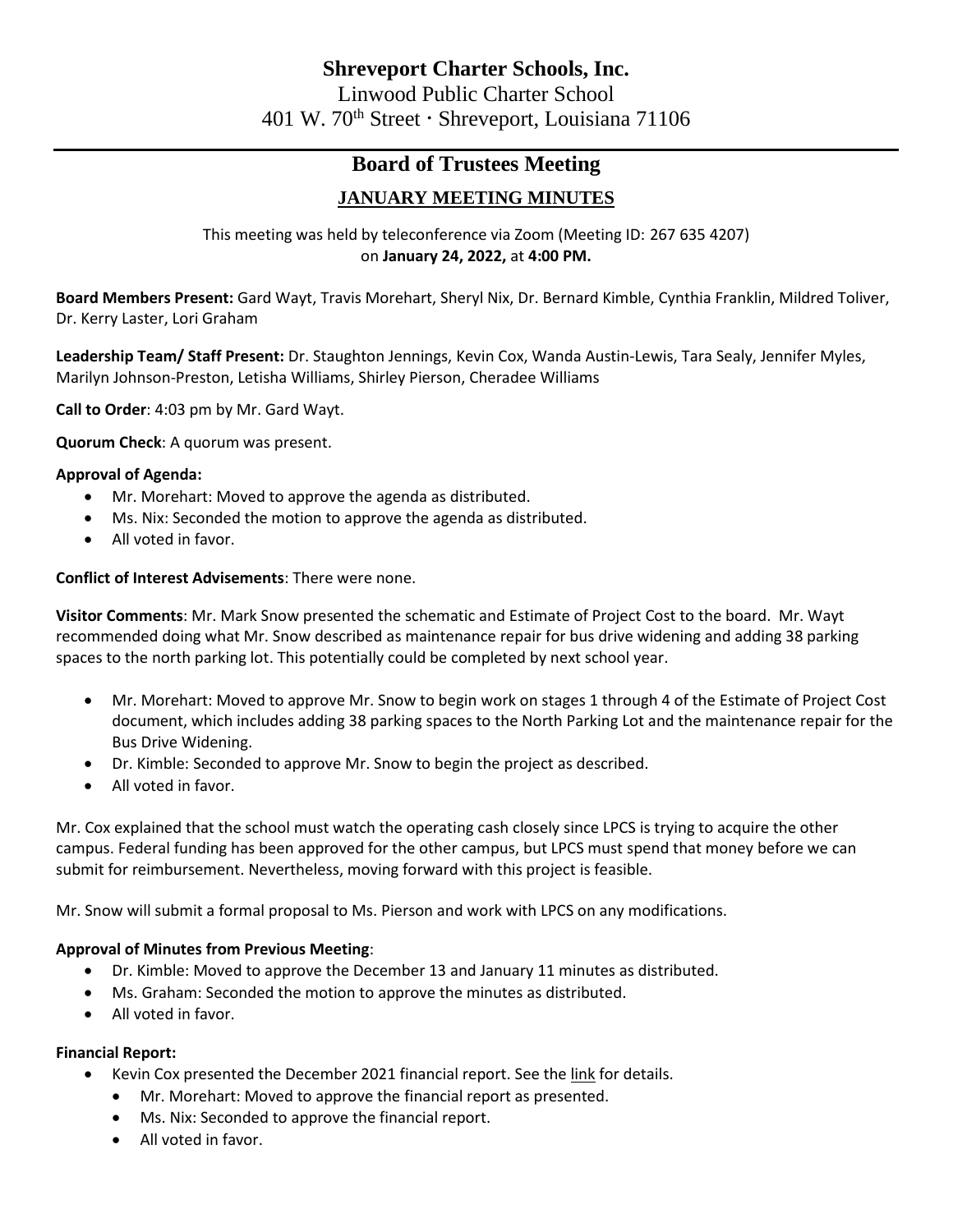Mr. Morehart asked if we are budgeting any of the ESSER funds for operations in the regular operating expense on the income statement. Mr. Cox replied yes. Mr. Morehart asked can the board have an estimate of how much we are paying out of ESSER in the budget by the next meeting.

- Mr. Morehart gave the 2020-21 audit report. He stated that overall, there were no findings, and it was a good report. A copy of the audit report will be sent to the board members.
	- Mr. Morehart: Moved to approve the audit report ending June 30, 2021, as prepared by the auditors.
	- Ms. Tolliver: Seconded to approve the financial report.
	- All voted in favor.

## **Executive Director's Report:**

• Dr. Jennings gave the Executive Director's report. A consent agenda was sent electronically and reviewed by the board prior to the meeting. The floor was opened for questions.

## **Consent Agenda Reports**

## *Items included: Academics, Operations, Marketing/Recruitment, Student Activities and Human Resources*

- Mr. Morehart: Moved to approve the Consent Agenda items as distributed.
- Ms. Toliver: Seconded the motion to approve the Consent Agenda as distributed.
- All voted in favor.

## Q & A and Comments from BOT members:

## Operations

Mrs. Pierson reported that the 26-passenger van is available, and the school is moving ahead on purchasing the van.

## Marketing/ Recruitment

Q: Mr. Wayt wanted to know what is happening with Project Return.

A: Ms. L. Williams explained that due to the kids not being in the building and due to Covid, the Project Return notices will not be sent home until Feb 7. Following that, spring recruiting will begin.

## Academics

Q: Mr. Morehart asked how the STEM program will be implemented on campus.

A: Ms. Sealy explained that Sci-Port will come on Thursdays' afterschool to work with  $4<sup>th</sup>$  grade students. This will serve as the Science club and include a teacher and coach.

Q: Mr. Morehart asked for an explanation of the Measure of Academic Progress (MAP) assessment graphs in the Academic Report.

A: Ms. Sealy provided an overview of the MAP assessment graphs. She explained that it is a diagnostic test that measures the students' academic progress to this point and the Information shows a comparison of this school year's to last year's student performance.

## Tech Partnership Update

Ms. Myles shared that the school has finalized the logistics of the Master's Degree plan. There will be two cohorts. One program starts in the summer and the other starts in the fall. HR is currently going through the selection process with staff that is interested in the program. At the conclusion of the program, participants will receive a master's degree and teacher's certification with a three-year commitment to teach at Linwood Public Charter School. There are currently ten persons interested. LPCS will have a maximum of twelve participants. After the school identifies the first cohort, then the school will make a public announcement.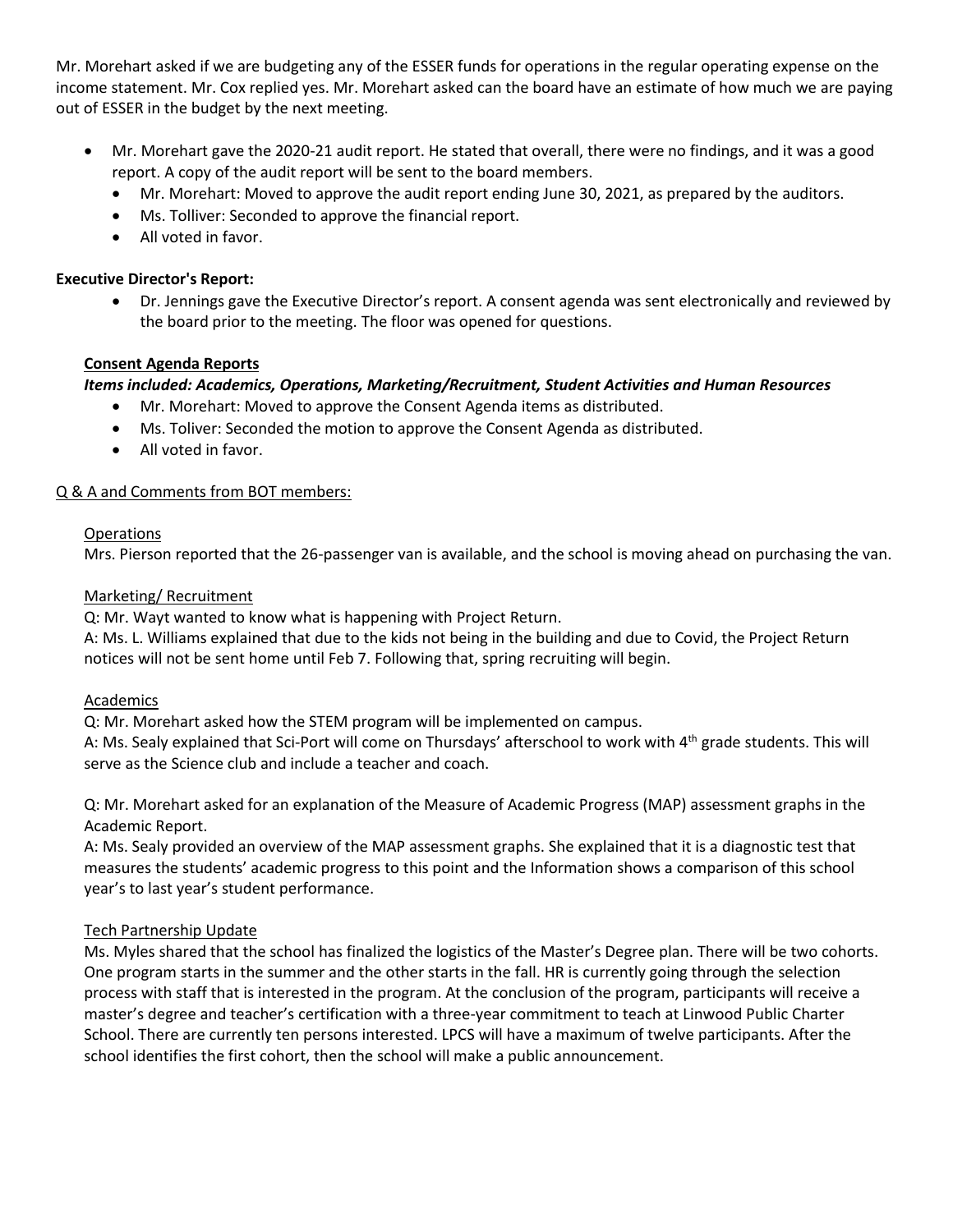## Aquaponic Report

Dr. Jennings shared that the school met with the Stream Aquaponics team Friday and looked at the art room as a possible location to host Aquaponics on campus. This program will be piloted as a set-up class in the summer and an elective in the fall for current  $4<sup>th</sup>$  graders going to  $5<sup>th</sup>$  grade.

## CIC Report

Dr. Jennings reported that the CIC program is moving forward and Mr. Rossum, a former LPCS employee, will oversee the program. The school is waiting on the Cyber Innovation Center for the next steps.

## Remote Learning Report

Dr. Jennings reported that there have been 87-90% of students logging on during the two-week virtual learning. The COVID issues with teachers are also decreasing. As of today, there were four teachers out, non-COVID related. Dr. Jennings believes that this two-week window has helped. The school is now preparing for the students to return to in-person learning on Monday.

Q: Dr. Kimble asked what are the most common excuses given for students not logging into the remote learning. A: Dr. Jennings replied that some of the excuses have been technology issues and/or the lack of parent support.

Q: Mr. Wayt asked what are some of the most common reasons given for teacher absences. A: Ms. Myles replied that most reasons are due to covid-related protocols and personal leave.

## **Board Chairman's Report:**

• Mr. Wayt provided the Board Chairman's Report.

## Bylaws

Mr. Wayt shared that Mr. Marchive is satisfied with the bylaws. He opened the floor for questions from other board members before accepting the bylaws.

- Ms. Graham: Moved for the adoption of the bylaws as presented.
- Ms. Nix: Seconded for the adoption of the bylaws.
- All voted in favor.

Ms. C. Williams will send a copy of the adopted bylaws to the board members.

## Community Advisory Council

Mr. Wayt stated that the CAC meeting is postponed until after the St. Catherine's project is resolved.

## Linwood Gathering- December 17<sup>th</sup> at Frozen Pirogue

Mr. Wayt commended the event. He said that he was impressed with the level of enthusiasm during the celebration.

## Christmas Stage- Production

Mr. Wayt applauded the Christmas Stage Production. He stated that it was a wonderful presentation with standing room only. He thanked the executive team members who were involved. He hopes that the BOT members will be able to attend future events.

## LSUS Partnership

Mr. Wayt has a meeting with Dr. Cay Evans, the Dean of the Education Department tomorrow to discuss a partnership with LSUS to help LPCS find teachers. He will provide more details at the next meeting.

## LDOE Interaction

Mr. Wayt informed the board that we are taking a different approach to modifying our Management Agreement and clearing the request with our attorney. The request will ask LDOE to give us permission from the superintendent's office to operate on two campuses. It will also point out that the school has made an offer to buy the other location. LPCS has the money, personnel, and plan in place. We will no longer ask the BESE board for a Material Amendment.